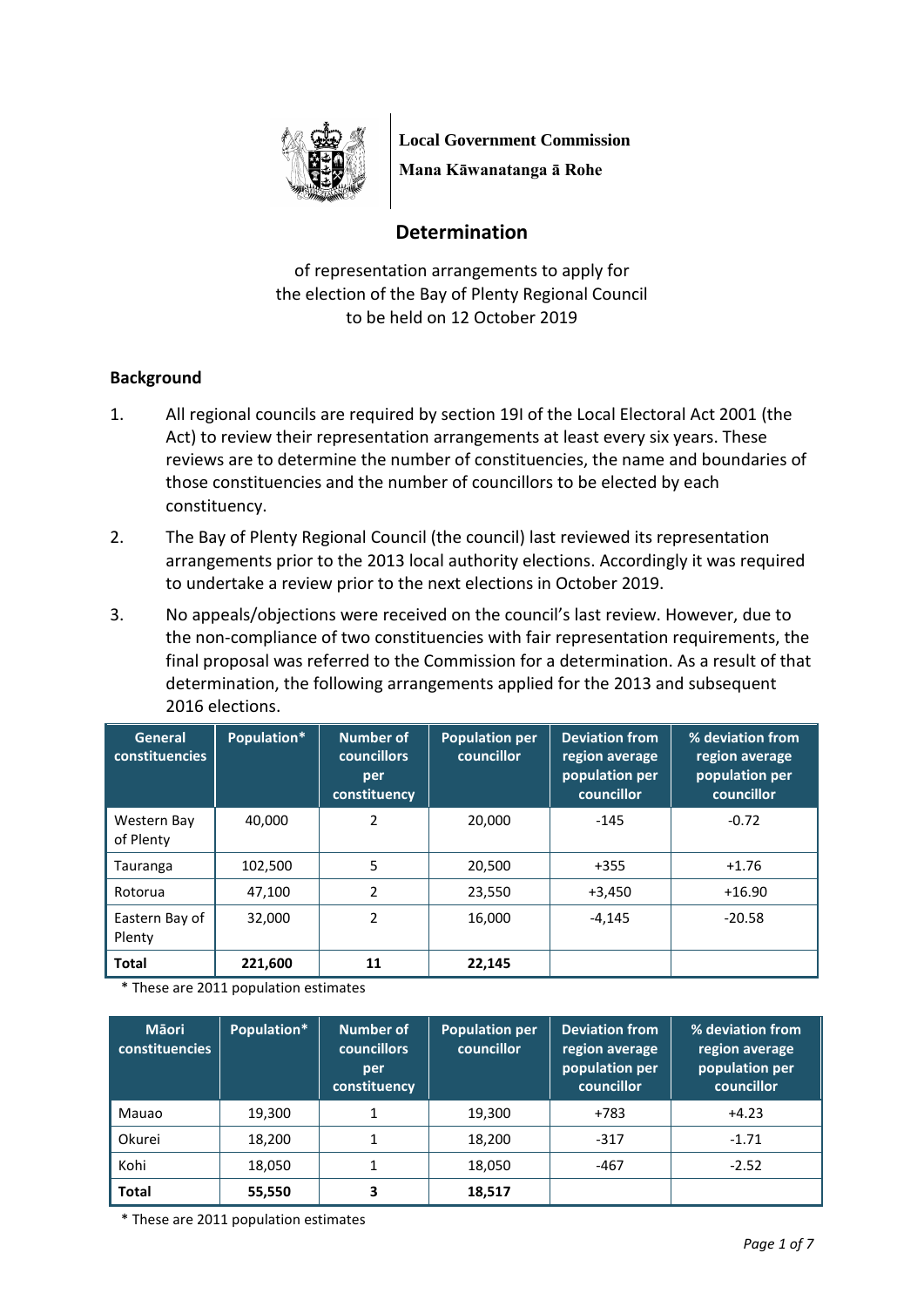- 4. Māori constituencies were established for the region by the Bay of Plenty Regional Council (Māori Constituency Empowering) Act 2001.
- 5. At a meeting on 10 May 2018 the council, under section 19I of the Act, resolved its initial representation proposal in its latest review. The proposal was for the retention of status quo representation arrangements. This resulted in proposed arrangements as set out in the following tables.

| General<br><b>constituencies</b> | Population* | <b>Number of</b><br>councillors per<br>constituency | <b>Population per</b><br>councillor | <b>Deviation from</b><br>region average<br>population per<br>councillor | % deviation<br>from region<br>population per<br>councillor |
|----------------------------------|-------------|-----------------------------------------------------|-------------------------------------|-------------------------------------------------------------------------|------------------------------------------------------------|
| Western Bay of<br>Plenty         | 43.000      | 2                                                   | 21.500                              | $-627$                                                                  | $-2.83$                                                    |
| Tauranga                         | 117,700     | 5                                                   | 23,540                              | $+1,413$                                                                | $+6.39$                                                    |
| Rotorua                          | 49.700      | 2                                                   | 24,850                              | $+2,723$                                                                | $+12.31$                                                   |
| Eastern Bay of<br>Plenty         | 33,000      | 2                                                   | 16,500                              | $-5,627$                                                                | $-25.43$                                                   |
| <b>Total</b>                     | 243,400     | 11                                                  | 22,127                              |                                                                         |                                                            |

\* These are 2017 population estimates

| <b>M</b> aori<br><b>constituencies</b> | Population* | Number of<br>councillors per<br>constituency | <b>Population per</b><br>councillor | <b>Deviation from</b><br>region average<br>population per<br>councillor | % deviation<br>from region<br>population per<br>councillor |
|----------------------------------------|-------------|----------------------------------------------|-------------------------------------|-------------------------------------------------------------------------|------------------------------------------------------------|
| Mauao                                  | 19,850      | 1                                            | 19,850                              | $+967$                                                                  | $+5.12$                                                    |
| Okurei                                 | 18,300      | 1                                            | 18,300                              | $-583$                                                                  | $-3.09$                                                    |
| Kohi                                   | 18,500      | 1                                            | 18,500                              | $-383$                                                                  | $-2.03$                                                    |
| <b>Total</b>                           | 56,650      | 3                                            | 18,883                              |                                                                         |                                                            |

\* These are 2017 population estimates

- 6. The council notified its initial proposal on 24 May 2018. In doing so, it acknowledged that two of the four proposed general constituencies were outside the statutory +/- 10% fair representation requirement.
- 7. The council received four submissions by the deadline of 30 June 2018.
- 8. At a meeting on 2 August 2018, the council, after considering the submissions, resolved to adopt its initial proposal as its final proposal. In doing so, it declined matters raised in submissions as follows:
	- a proposal to increase the number of members for the Eastern Bay of Plenty Constituency while retaining existing boundaries, would result in a far greater % deviation from the average population per councillor than currently proposed
	- the council is required by legislation to use ordinarily resident population as opposed to projected population statistics in calculating fair representation.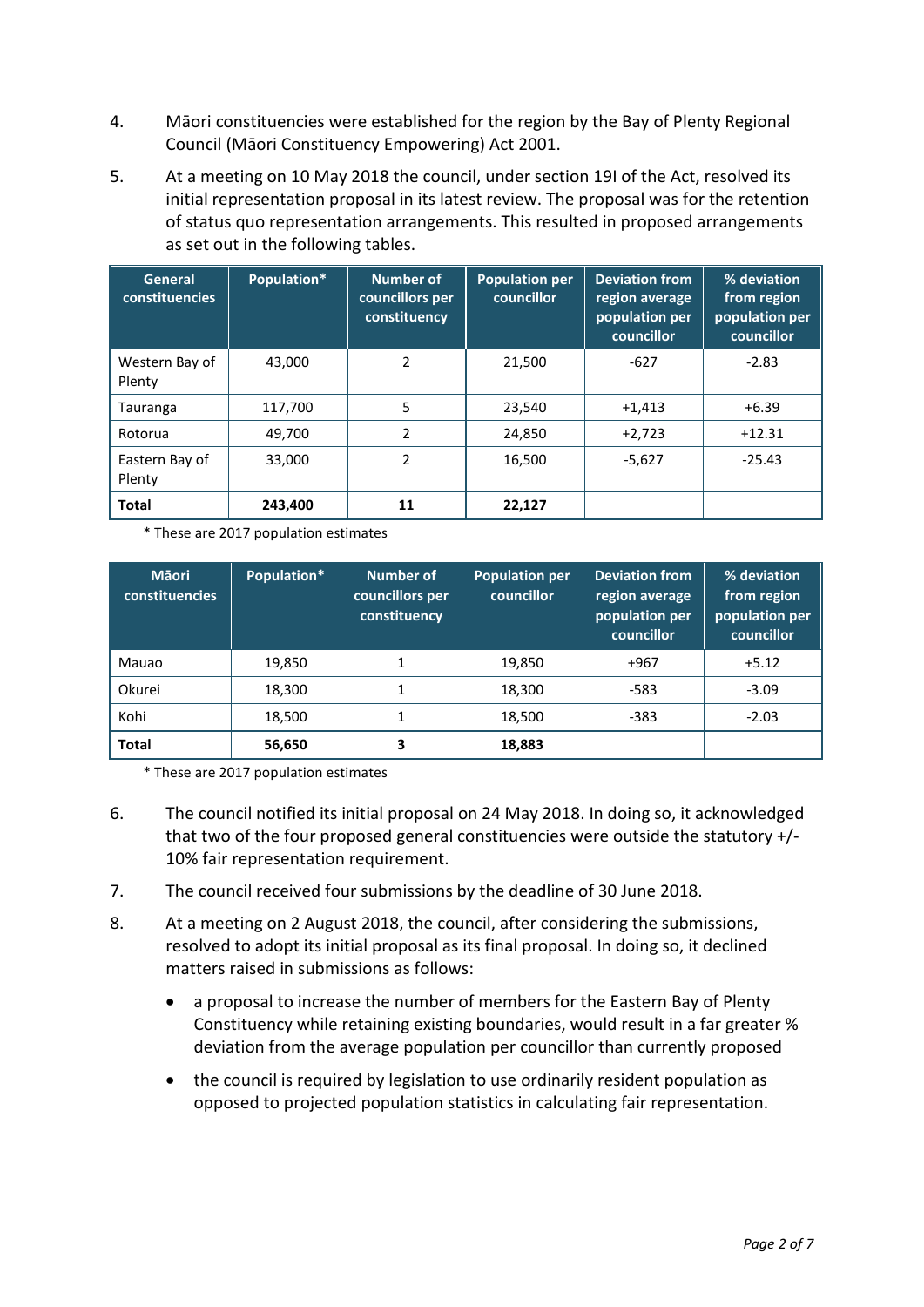- 9. The council noted that the proposed representation for the Rotorua and Eastern Bay of Plenty constituencies did not comply with the fair representation requirement but confirmed the proposal "remained a good reflection of the current sub-regions, aligned with the region's territorial boundaries and did not compromise the natural occurrence of communities of interest based on geographical and social associations".
- 10. In making its decision, the council also acknowledged the region's population is experiencing significant growth and change, and therefore resolved to undertake a further representation review prior to the 2022 elections.
- 11. The council's final proposal was publicly notified and appeals invited by 11 September 2018. No appeals were received.
- 12. In notifying the proposal the council advised, given the non-compliance with the fair representation requirement, the proposal was subject to final determination by the Local Government Commission. Accordingly the proposal was referred to the Commission under section 19V(4) of the Act.

# **Matters for determination by the Commission**

- 13. Section 19V(3)(b) of the Act makes it clear that if a regional council considers that effective representation of communities of interest so requires, constituencies may be defined and membership distributed between them in a way that does not comply with the fair representation requirement (the '+/-10% rule'). Section 19V(4) then provides that in such a case, the regional council must refer its decision to the Commission for determination.
- 14. Section 19V(6) provides that on receiving a reference under subsection (4), the Commission must determine whether to:
	- a. uphold the decision of the regional council, or
	- b. alter that decision.
- 15. Accordingly, the matters for determination by the Commission are limited to the council's decision to retain the current Rotorua and Eastern Bay of Plenty general constituencies with their current membership despite these constituencies not complying with the '+/-10% rule'. It is noted, however, that if the Commission does not uphold the council's decision, alteration of that decision may impact on the other constituency arrangements.

# **Key considerations**

- 16. Based on the legislative requirements, the Commission's *Guidelines for local authorities undertaking representation reviews* identify the following three key factors when considering representation proposals:
	- a. communities of interest
	- b. effective representation of communities of interest
	- c. fair representation for electors.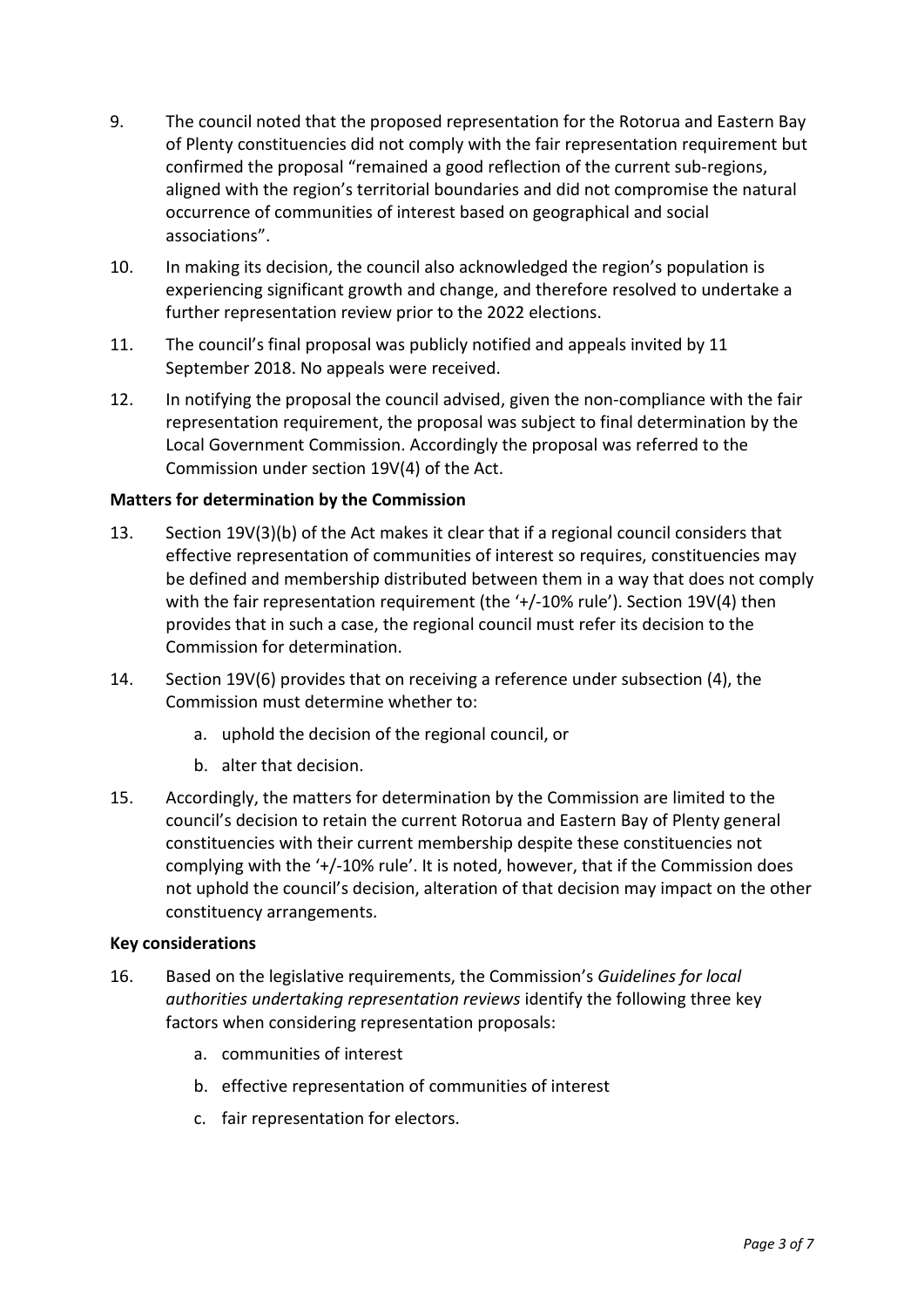# **Communities of interest**

- 17. We note regions must be divided into constituencies for electoral purposes (section 19E of the Act). For the purposes of effective representation of communities of interest, section 19U requires constituency boundaries, so far as is practicable, to coincide with territorial authority boundaries or with territorial authority ward boundaries.
- 18. Given these requirements, we believe it is reasonable to take the communities of interest reflected in existing territorial authorities or their wards, as a starting point for communities of interest to be reflected in regional council constituencies.
- 19. In the case of Bay of Plenty Region, the general constituencies reflect territorial authority boundaries, with the Rotorua Constituency comprising Rotorua District and that part of Taupo District in the Bay of Plenty Region, and the Eastern Bay of Plenty Constituency comprising Whakatane, Kawerau and Opotiki districts. Accordingly the current regional constituencies, as groupings of sub-regional communities of interest, can be seen as largely coinciding with territorial authority communities of interest.

#### **Effective representation of communities of interest**

- 20. The Commission's Guidelines note that what constitutes effective representation will be specific to each local authority but that the following factors should be considered to the extent possible:
	- a. avoiding arrangements that may create barriers to participation, such as at elections by not recognising residents' familiarity and identity with an area
	- b. not splitting recognised communities of interest between electoral subdivisions
	- c. not grouping together two or more communities of interest that share few commonalities of interest
	- d. accessibility, size and configuration of an area including access to elected members and vice versa.
- 21. The Bay of Plenty Region has been divided into four general constituencies, reflecting territorial authority boundaries, since its constitution in 1989. Accordingly these general arrangements are now well established and are familiar to residents.
- 22. For the 2007 elections, the council initially proposed a reduction to three constituencies along with a reduction in the number of councillors. Following receipt of submissions, it continued to propose a reduction in the number of councillors but reverted back to a four-constituency structure which did not totally reflect territorial authority boundaries but complied with 'the +/-10% rule'. The Commission, on the receipt of appeals/objections, determined that there should continue to be four constituencies reflecting territorial authority districts as these reflected communities of interest based on:
	- a. the delivery of a wide range of necessary day-to-day services
	- b. areas that electors identify with, which in turn encourages participation (for example standing as a candidate and voting at local elections).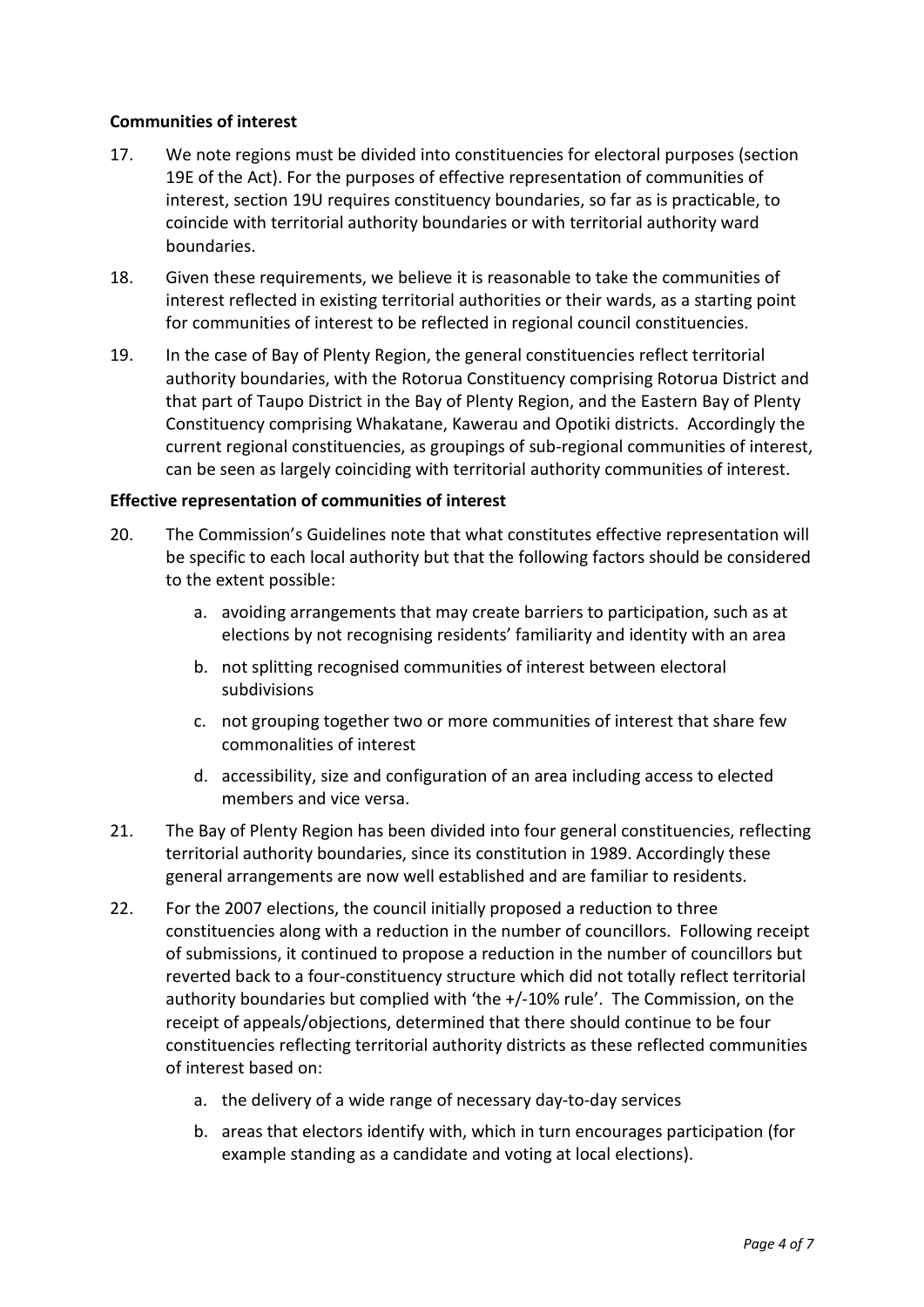23. In its review prior to the 2013 elections, the council proposed the retention of the four general constituencies with one additional member for the Tauranga Constituency bringing the total number of general members to eleven. It also proposed a boundary alteration between two of the Māori constituencies. There were no appeals or objections to the council's proposal. However, given the Rotorua and Eastern Bay of Plenty constituencies did not comply with 'the +/-10% rule', the proposal was referred to the Commission for determination. The Commission upheld the council's decision.

# **Fair representation for electors**

- 24. Section 19V(2) of the Act requires that the population of each constituency divided by the number of members to be elected by that constituency must produce a figure no more than 10 per cent greater or smaller than the population of the region divided by the total number of elected members (the '+/-10% rule').
- 25. However, section 19V(3)(b) provides that, if a regional council or the Commission considers that effective representation of communities of interest so requires, constituencies may be defined and membership distributed between them in a way that does not comply with section 19V(2).
- 26. The council is proposing, for the purposes of effective representation of communities of interest, the Rotorua (+12.31%) and Eastern Bay of Plenty (-25.43%) constituencies not comply with 'the +/-10% rule'.
- 27. Accordingly we needed to consider whether closer compliance with the '+/-10% rule' is desirable, possibly at the expense of effective representation of communities of interest.
- 28. In agreeing its proposal, the council recorded the following reasons for it:
	- a. The Local Government Commission has previously noted that the Bay of Plenty Region's territorial authorities were a good reflection of current subregions and natural communities of interest. Little change has occurred to alter these distinct and natural communities of interest.
	- b. The Eastern Bay of Plenty Constituency was formed by amalgamating Kawerau, Whakatane and Opotiki districts into one constituency. The Local Government Commission has previously noted that this was sensible given the similarities of terrain, settlement patterns and their focus on Whakatane as the main service town. The Commission identified strong commonalities between these three areas noting as examples, the collaborative nature of the three sub-regional district councils and the shared business and professional links. These commonalities are as strong today as previously and demand separate effective representation.
	- c. The constituency boundaries coincide with the boundaries of the territorial authorities or their wards.
	- d. Current boundaries cannot be realigned in a way that will not alienate communities of interest or create unnatural geographical boundaries.
- 29. As noted, the wording of section 19V(3)(b) is such that once the Commission agrees that effectiveness of representation requires non-compliance with the '+/-10% rule' in a particular constituency, then *generally* "constituencies may be defined and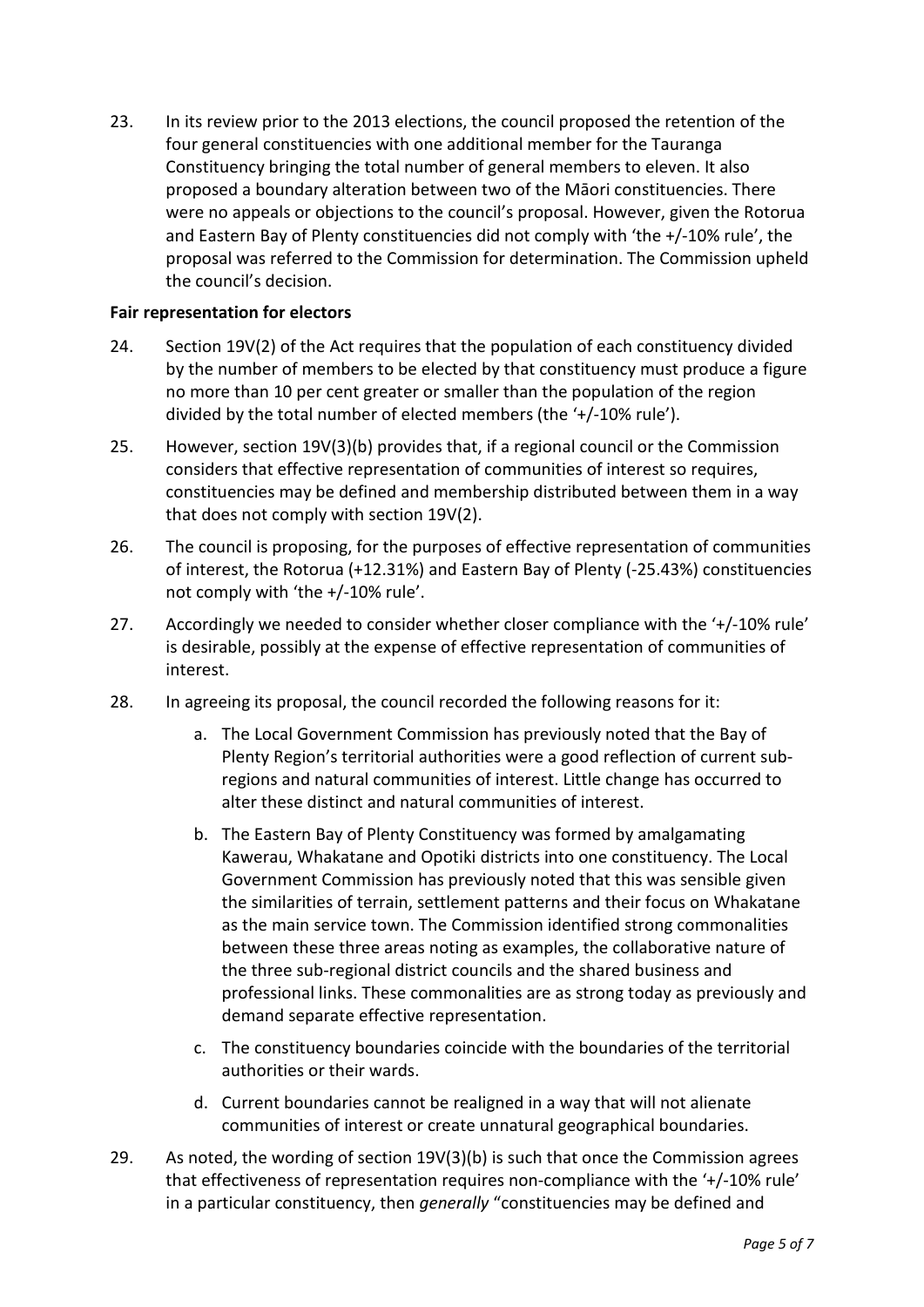membership distributed between them in a way that does not comply" with this rule. Accordingly the other Bay of Plenty constituencies can technically also not comply with the '+/-10% rule'. However, the overriding 'fair and effective representation' principle of the Act does still apply.

- 30. On this basis, a small proposed under-representation in the Rotorua Constituency is seen to be justified partly in compensation for the significant over-representation proposed in the Eastern Bay of Plenty Constituency.
- 31. An officers' report also noted that "the growth trends occurring in the Bay of Plenty indicate that while the Western Bay of Plenty and Tauranga will continue to have population increases, the population growth particularly in the Eastern Bay of Plenty may remain static. It may well be that at the next review further boundary adjustments may be required across more constituencies to accommodate such growth enabling a far greater comprehensive review and repositioning of boundaries and representation ratios based on population changes and communities of interest."
- 32. In summary, we consider the circumstances of the Rotorua and Eastern Bay of Plenty constituencies can be seen to be very similar to those applying at the time of the council's last review in 2013. At that time the then Commission upheld the council's proposal not to comply with the '+/-10% rule' in respect of those two constituencies.
- 33. In conclusion, we consider existing arrangements do provide an appropriate balance between the requirements for both fair and effective representation. On this basis we have decided to uphold the decision of the council for the two identified constituencies not to comply with the '+/-10% rule'.

# **Commission's determination**

- 34. Under section 19R of the Local Electoral Act 2001, the Commission upholds the decision of the Bay of Plenty Regional Council not to comply with the section 19V(2) +/-10% fair representation requirement in respect of the Rotorua and Eastern Bay of Plenty constituencies, as non-compliance is required for effective representation of communities of interest within these constituencies.
- 35. Accordingly for the triennial Bay of Plenty Regional Council elections to be held on 12 October 2019, there will continue to be Rotorua and Eastern Bay of Plenty constituencies each electing two councillors.
- 36. Therefore for those elections for the Bay of Plenty Regional Council, covering the area delineated on LG-04-2013-Con-1, the following arrangements will apply:
	- a. Western Bay of Plenty Constituency, comprising the area delineated on SO 386696, electing two councillors
	- b. Tauranga Constituency, comprising the area delineated on SO 386697, electing five councillors
	- c. Rotorua Constituency, comprising the area delineated on SO 386695, electing two councillors
	- d. Eastern Bay of Plenty Constituency, comprising the area delineated on SO 334946, electing two councillors